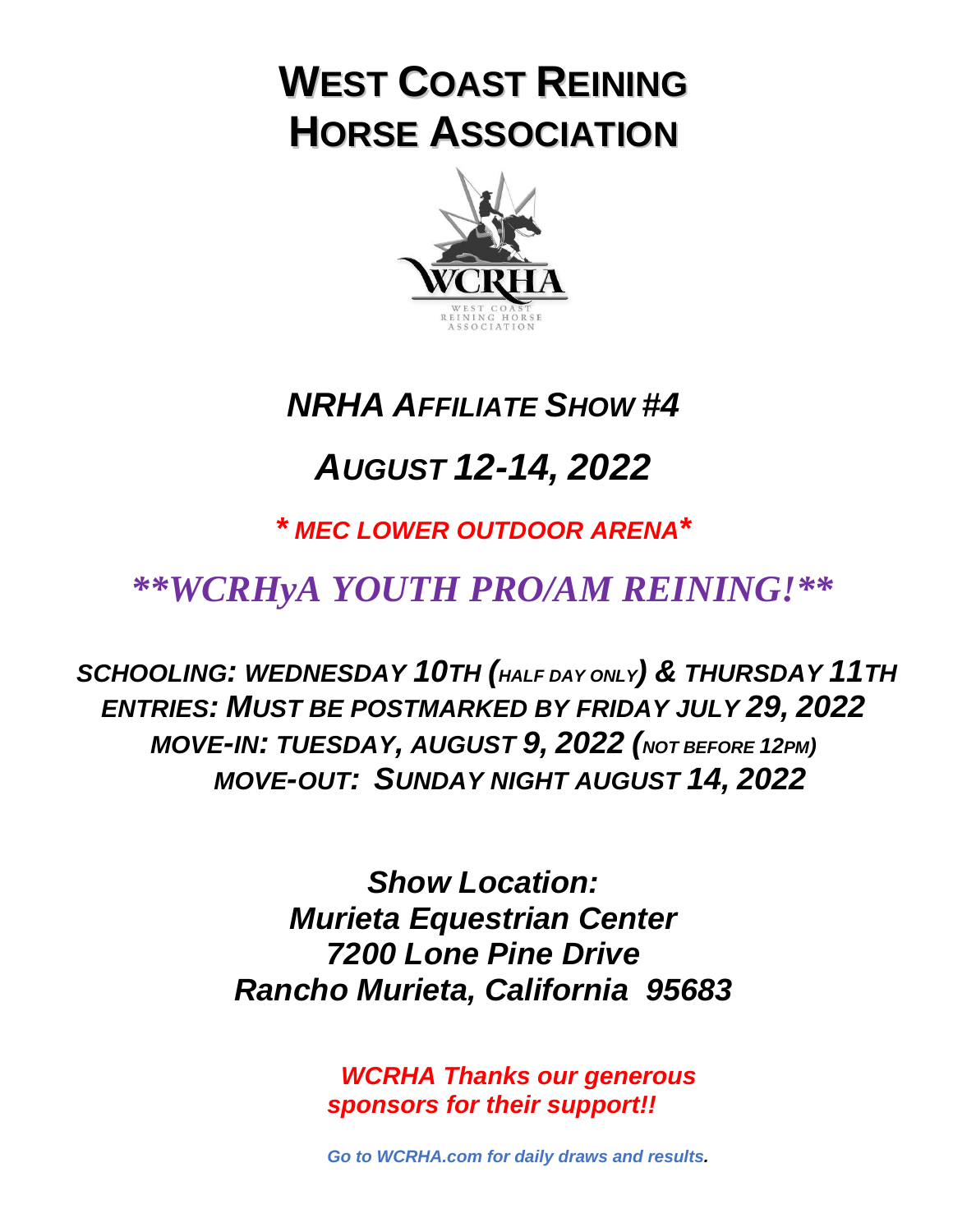# *NRHA AFFILIATE SHOW #4 NRHA & WCRHA Approved*

| <b>Show Secretary:</b> | Anna-Lise Kozlowski (209) 712-3836        |
|------------------------|-------------------------------------------|
| <b>Office Asst:</b>    | <b>Jaimin Kozlowski</b>                   |
| <b>Show Manager:</b>   | <b>JoAnn Campas</b>                       |
| <b>NRHA Judges:</b>    | <b>Andrea Stillo - Texas</b>              |
|                        | <b>Matteo Rondanina - Texas</b>           |
| <b>NRHA Rep:</b>       | <b>Gabe Davide</b>                        |
| Gate:                  | <b>Art Fingerle</b>                       |
| <b>Announcer:</b>      | <b>Jeanne Akins</b>                       |
| <b>Photographer:</b>   | Anna Krause, annakrausephotography.com    |
| Videographer:          | <b>Lavoy Shepherd</b>                     |
|                        | (go to hoofprintsvideo.com for live feed) |
| Scribe:                | <b>Kathy Newman</b>                       |
|                        |                                           |

*Live Feed & Delayed Feed sponsored by Performance Equine Nutrition*

*\$45 late fee for entries postmarked after July 29, 2022 All on site entries will be charged the late fee*

## *Go to wcrha.com for daily draws, results, updates or any show schedule or arena changes*

*Riders are responsible for knowing any show schedule or arena changes*

*Questions? Entries: Please resolve in the horse show office when you arrive. Show Office: (916) 985-7334 Other: Please call Show Manager JoAnn Campas (916)889-6295 (on show days only)*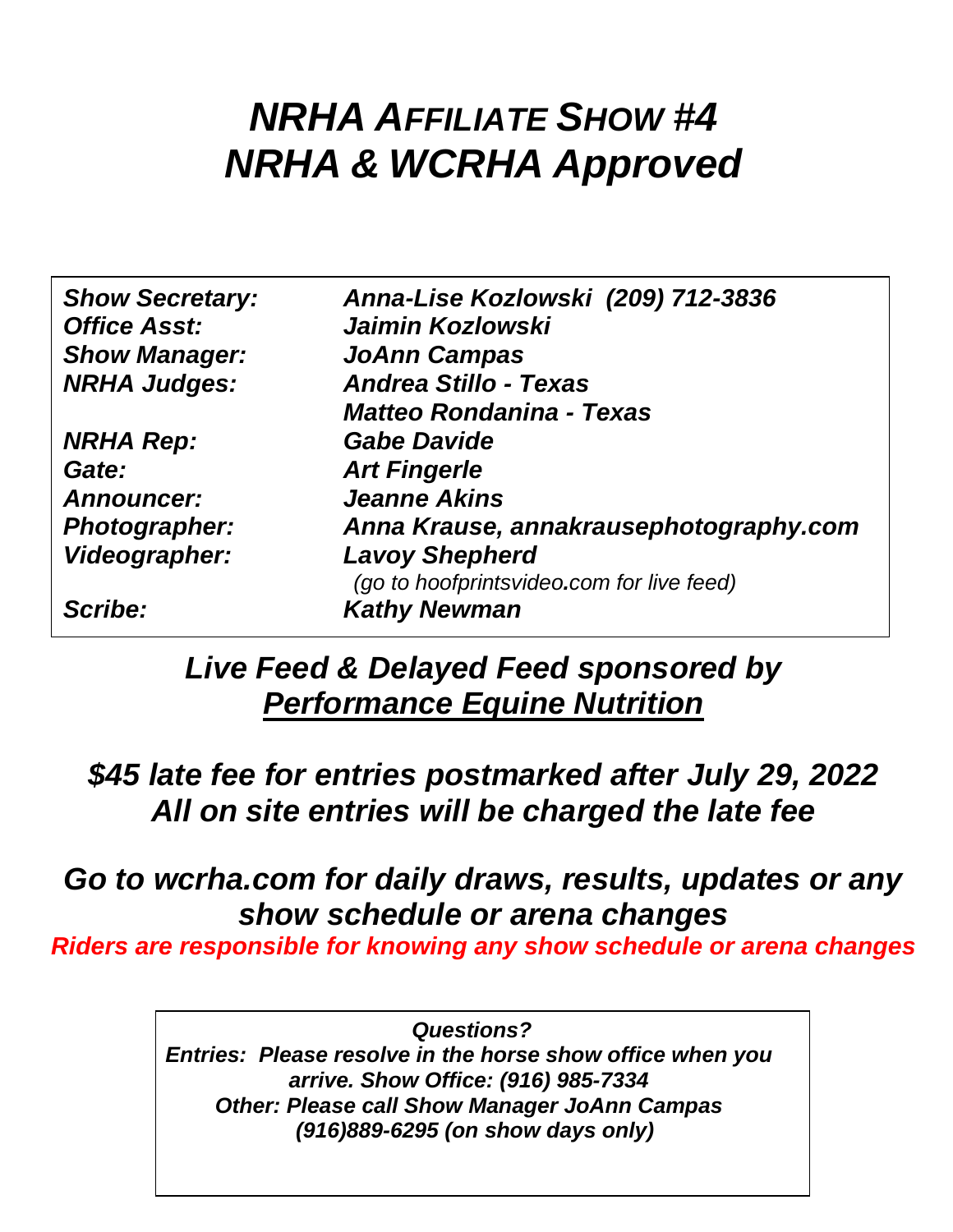### **SHOW CONDITIONS**

### *WCRHA RESERVES THE RIGHT TO ADJUST ARENA AND/OR CLASS SCHEDULES IN THE INTEREST OF TIME AND EXHIBITORS IF IT DEEMS NECESSARY.*

This is an NRHA approved show. Current NRHA rules shall prevail in all matters including, but not limited to: eligibility of horse and rider, breaking of ties, use of illegal equipment, abuse or mistreatment of any horse, unsportsmanlike conduct, and failure to pay.

Any Horse or Rider showing in an NRHA designated class MUST have a current competition license and owner(s) and rider must have a current NRHA membership. See NRHA 2022 Handbook for further information.

Prize money will be paid per the NRHA Payback percentages as noted in the NRHA 2022 Handbook. Prize money checks will be issued to the owner listed on the entry form, only after the show results have been verified by NRHA. Classes will be run according to the rules and specifications listed in the NRHA 2022 Handbook.

Membership in WCRHA is not required to participate at the show. Current WCRHA membership of both owner(s) and rider is however required to earn WCRHA points towards WCRHA year end awards. Points accumulate only after WCRHA membership is paid. The year end saddles are included in this requirement. Contact Rachel Fingerle at 916-698- 7224 for verification of current WCRHA membership. *\*You must pay a nomination fee of \$25 per horse to qualify for year end awards\* This fee must be paid and the nomination form filled out before any points are counted for year end awards. The form is available on the WCRHA website on the membership form and also in the show office. S*ee WCRHA website for rules on Points, Shows, Year End Awards and Year End Saddle Awards.

There is no prize money paid out for WCRHA Green as Grass, WCRHA Youth Reining, NRHA Green Levels 1 & 2, NRHA Youth classes or Ranch Riding classes. NRHA Youth points will be awarded per NRHA.

**Drug Fee**: The State of California/Dept. of Agriculture NEW drug testing fee as of June 1st is \$14.00 per horse, per show. The NRHA drug testing fee is \$7.00 per horse, per show. There will be one \$21.00 fee charged per horse for the show.

*Judges Fees*: When you enter concurrent classes (such as Limited Open + Intermediate Open; Non Pro + Prime Time Non Pro) you only pay one judge's fee.

**Photo/Video Fee**: Due to the current cost of having a photographer and videographer at the show, the photo/video fee will be \$9 per run to be calculated at the end of the show in the show office. (example: If your horse shows 4 separate times at the show then your fee will be  $4 \times $9 = $36$ )

*Entry Close Out Fee:* You must close out your check or credit card before the show office closes on the last day of the show or you will be charged a \$20 close out fee.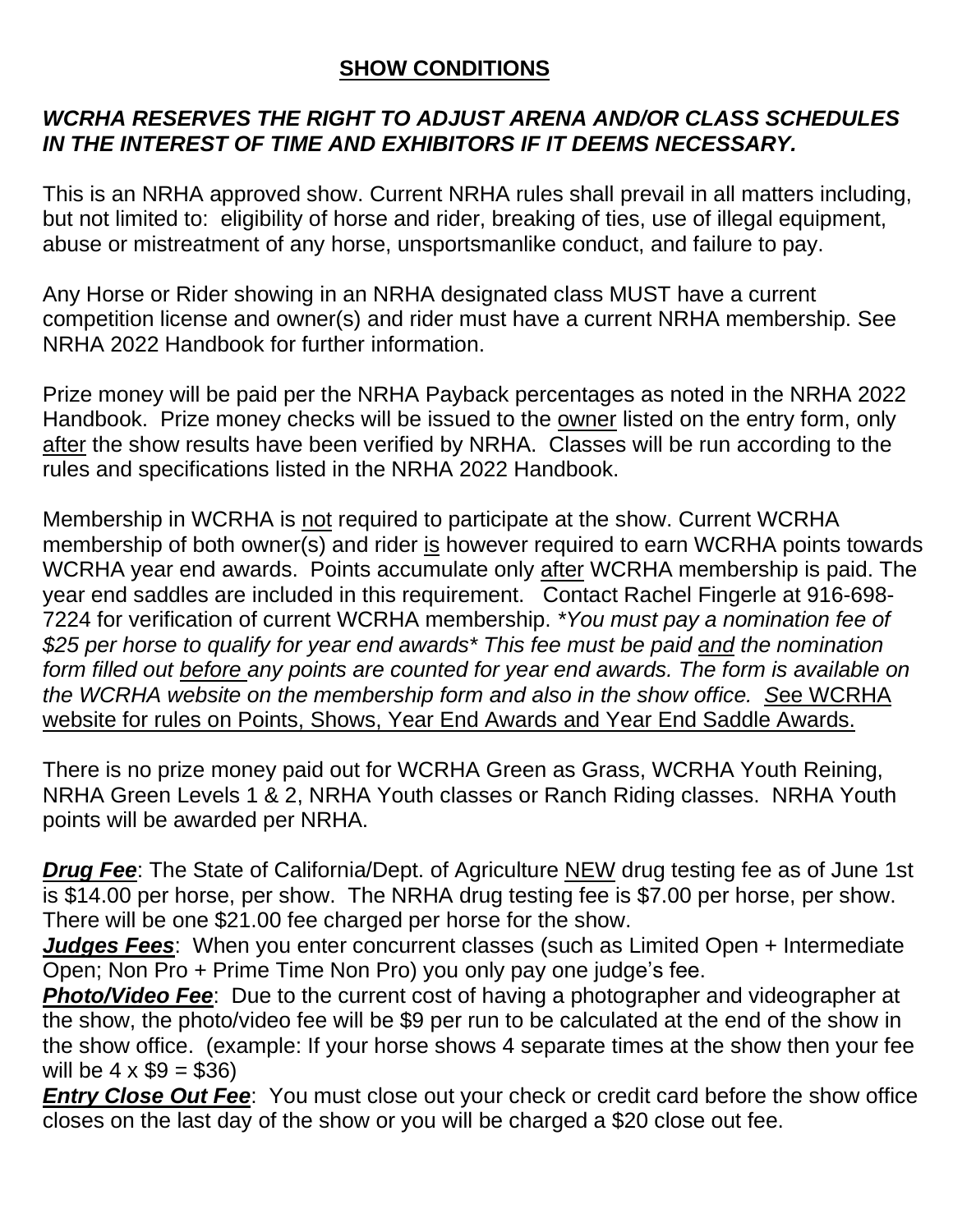**Paid Schooling** –Entries accepted until full on first come/first served basis. Horses must be entered in a class to receive a schooling run. Each time slot is 6 minutes: 30 seconds to enter the pen, 5 minutes riding time, 30 seconds to exit. Please be courteous to the next rider and exit promptly when time is called. Schooling will be assigned as follows: Date entry received until section preference is full, then assigned as available. \*\***New** – In order to keep the schooling days running efficiently for all riders, if your name is called 3 times for your scheduled schooling time slot and you do not appear at the gate, you will forfeit your schooling time and entry fee. Exceptions only in case of lost horseshoe or other emergency situation.

*Entries*- Mail your completed entry form including signatures with payment or open check payable to WCRHA. Credit cards will also be accepted at the show with a 5% convenience fee added. Entries must include a copy of your NRHA & WCRHA membership cards, and NRHA Competition License. **No fax/text/facebook entries will be accepted**. If the show secretary has not verified all of your paperwork you will not be entered in any classes. *Late-Entries* – Entries postmarked after the entry closing date of July 29, 2022 will be charged a \$45 late fee per horse.

*Scratches* – Anyone scratching a class will not be charged for that class if the horse is scratched IN THE OFFICE before the draw is posted.

*Adds* – All entries for the first set of classes of each show day must be made in the show office by 5:00 pm the day before. \*\***New** -There will be no adds to the first set of classes of each day after 5:00 pm the day before. Adds for the remaining sets of classes of each show day must be made before the classes preceding the class to be added begins. (example; second set of classes of the day – entries must be made in the show office before first set of classes begins; third set of classes of the day – entries must be made in the show office before second set of classes begins, no adds after those times). Adds made after the draw will go first, except on the last day when adds will go last. Adds MUST be made IN THE OFFICE.

*Stabling* **-** Stalls do not include bedding. You must order bedding from MEC as no outside bedding is allowed. Go to www.murietaequestriancenter.com/feed-bedding-orders. *Haul In* – Horses on grounds without a stall will be charged a \$30 grounds fee per day (Includes \$25 to MEC). Haul-ins may not park in the barn area, only in the designated areas. Horses not entered in any class are allowed on the show grounds under the condition that the rider must check in at the horse show office and sign a waiver.

*Animal Control* – Dogs must be kept on leashes at all times and clean up after your dog. *Returned Checks* – Checks returned by the bank for any reason will be charged \$100 and any other fees incurred. Checks not cleared within 10 days will be reported to NRHA. If your check is returned as Insufficient Funds you will be placed on a "cash only" basis for all WCRHA events for a year following, with no exceptions. There is no "holding" of checks. *Refunds* – Cancellations made before the start of the show will receive a refund of all payments except the \$40 office fee.

*Awards* – All awards must be picked up at the awards table, office or trailer by the end of the show.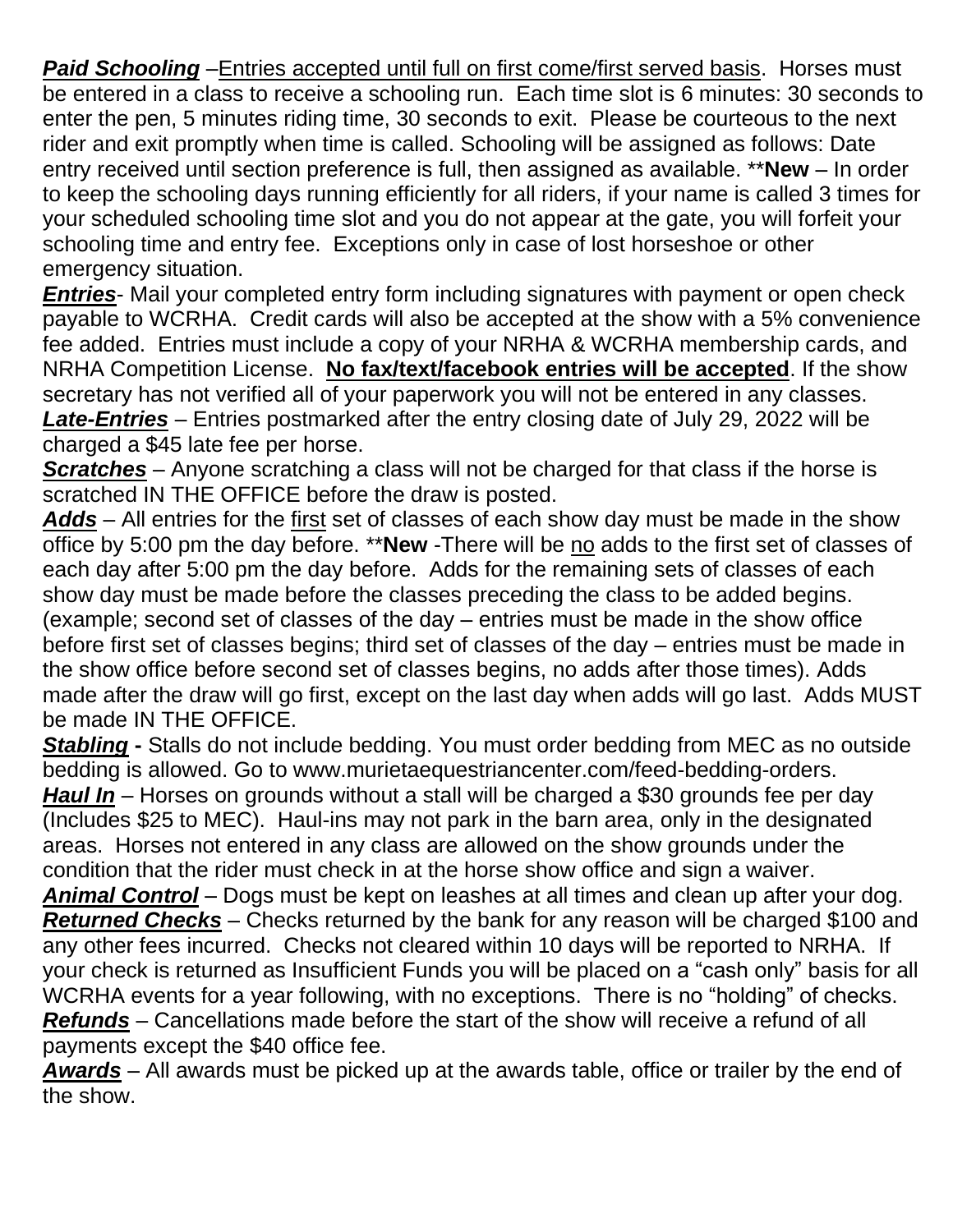*Ineligibility Fee -* If a rider wins prizes and awards in a NRHA class at a WCRHA Affiliate or Year End Show and it is later determined by NRHA that the rider or horse was ineligible for that class, the rider will be assessed an administrative fee of \$50 to be paid to WCRHA. The \$50 fee must be paid no later than 30 days after the rider receives notice of ineligibility from the show secretary. It is also the responsibility of the rider to return all prizes and awards to the show secretary no later than 30 days after receiving notice from the show secretary. The \$50 fee is for the expenses relating to the redistribution of the prizes and awards. If the rider has not paid the \$50 fee or returned all of the prizes and awards before the next WCRHA Affiliate or Year End Show then they will be considered not in good standing with WCRHA and unable to earn year end points. Nonpayment of this fee will not be reported to NRHA.

#### *IMPORTANT: ELIGIBILITY FOR 2022*

*OWNERS AND RIDERS MUST SHOW CURRENT NRHA MEMBERSHIP CARD TO COMPETE IN NRHA CLASSES. IT IS THE RESPONSIBILITY OF EACH OWNER AND RIDER TO BE AWARE OF ELIGIBILITY OF BOTH RIDER AND HORSE. WE STRONGLY SUGGEST THAT YOU VERIFY ELIGIBILITY WITH NRHA OF BOTH RIDER AND HORSE, PRIOR TO COMPLETING ENTRY FORMS FOR THIS SHOW.*

### **CLASS INFORMATION**

#### **NRHA CLASSES See 2022 NRHA Handbook and NRHA.com for NRHA class definitions.**

#### **WCRHA CLASSES**

*WCRHA GREEN AS GRASS \*NOT NRHA APPROVED* - For Non Pro, Youth and Amateur riders in their FIRST OR SECOND YEAR ONLY of showing reiners. If you have shown a Reiner at any show whatsoever at any time that counts as one year of showing. You will not be eligible for a second year of showing in Green As Grass if (1) You win the WCRHA Year End High Point Champion or Reserve Champion Award in Green As Grass or any other class, or (2) You have more than \$50 in lifetime reining earnings (from any and all shows, NOT limited to NRHA earnings). Green as Grass riders may use two hands with any legal bit, and may ride a horse owned by someone else (including non-family members). Not Jackpotted (no prize money paid out) - ribbons or awards only.

*WCRHA GREEN REINER \*NOT NRHA APPROVED-* For Non Pro, Youth, and Amateur riders with less than \$100 lifetime reining earnings (from any and all shows, NOT limited to NRHA earnings) or less than 20 NRHA Youth points at the beginning of current show year. Green Reiners must ride one-handed, and may ride a horse owned by someone else (including non-family members). Class will be jackpotted and prize money will be paid out. Money earned in this class does not count as NRHA earnings.

*WCRHA YOUTH REINING \*NOT NRHA APPROVED* - Open to all youth 18 & under, WCRHA membership not required, no ownership restrictions on horse, no year end awards.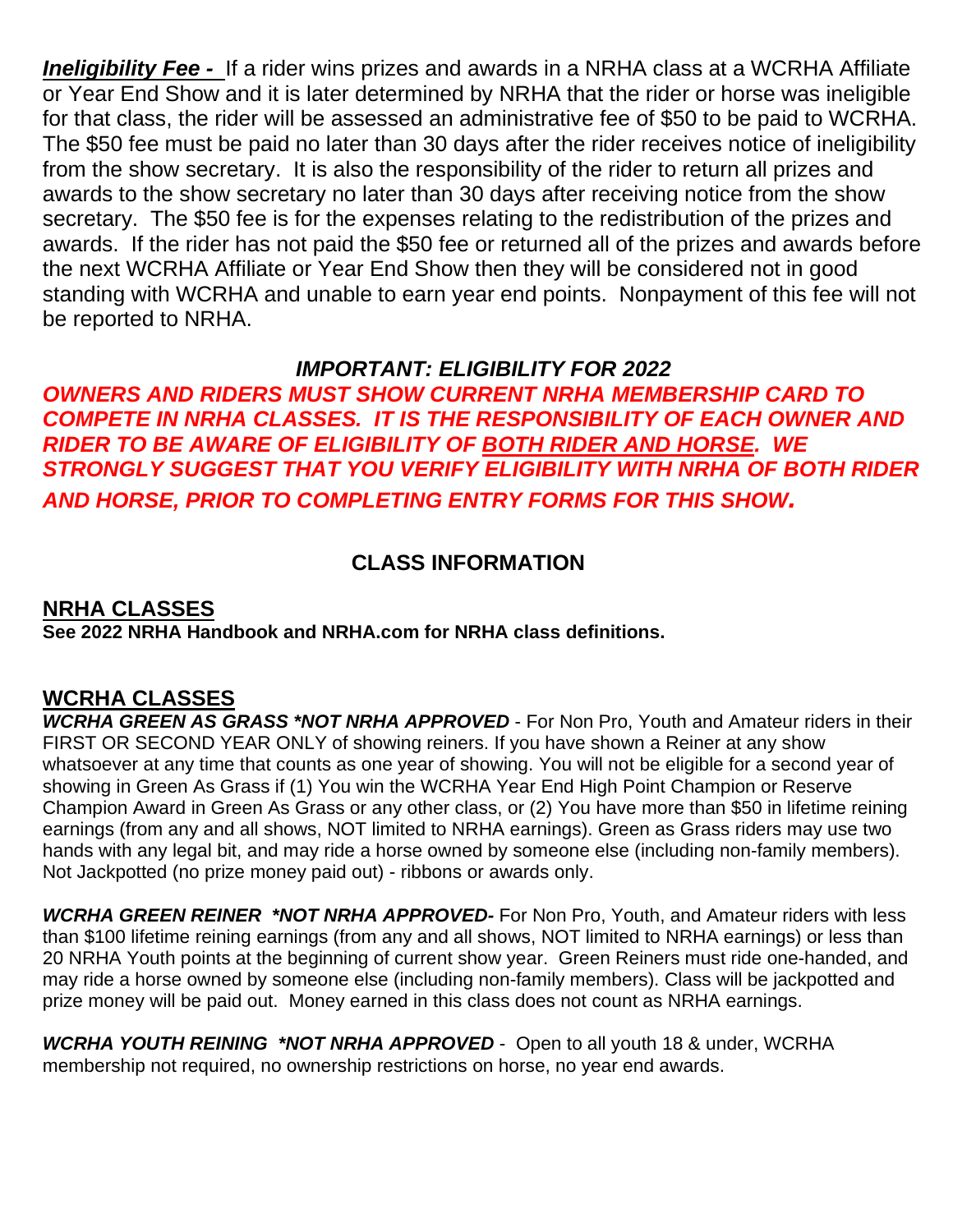*There will be no WCRHA Year End Top 5 Awards for the Novice Horse Open Level 3 class or the Novice Horse Non Pro Level 3 class in 2022. These classes will however count towards the Open and Non Pro year end saddle awards. There will be no WCRHA Year End Top 5 Awards in the new Walk/Trot Reining 10 & Under class. Rules and pattern for the Walk/Trot Reining class are posted on wcrha.com.*

## **ENTRY FORM CHECKLIST**

- [ ] **Complete** ALL information on entry form
- [ ] **Enclose** photocopy of Rider & Owner's 2022 NRHA & WCRHA membership cards
- [ ] **Enclose** photocopy of Horse's NRHA competition license
- [ **] Sign** release on entry form
- [ ] **Verify** your eligibility with NRHA before the show
- [ ] **Stalls** How many stalls, and with whom?
- [ ] **Payment** Full payment or a signed "open" check or credit card authorization form

MUST be enclosed to avoid the \$45 late fee. **Make checks payable to WCRHA**.

## **IMPORTANT**

### **To order Feed & Bedding from MEC go to; www.murietaequestriancenter.com/feed-bedding-orders. DO NOT mail it with your entry form to our show secretary!!**

**For RV Parking Reservations go to;**

**www.murietaequestriancenter.com/rv-reservations.**

**Entries MUST BE POSTMARKED by July 29, 2022 to avoid the \$45 late fee**

> **Mail entries to: Anna-Lise Kozlowski WCRHA Show Entry 25352 N. Cherokee Ln. Galt, CA 95632**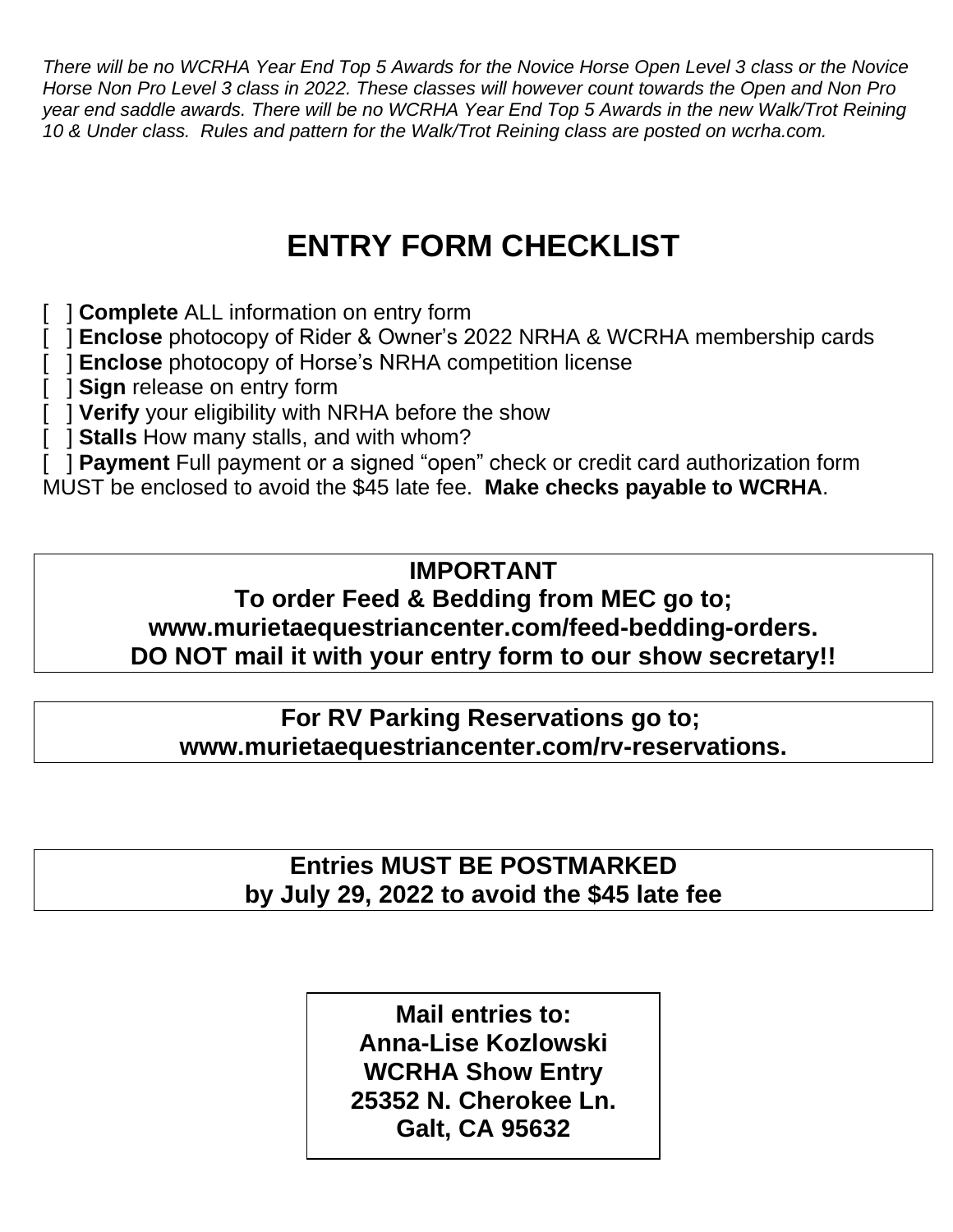## *To participate at Northwest Affiliate Regional Championship***:**

Rider and Owner must be current WCRHA *and* NRHA members prior to competing at the ARC. Horse must have an NRHA Competition License.

> **2022 Affiliate Regional Championships and Adequan® North American Affiliate Championships Qualification Criteria. See NRHA.com/affiliate for information.**

Anyone receiving a score higher than a zero at an ARC will be able to enter that class at the NAAC in Oklahoma City. There are no requirements to compete at an ARC other than the rider must be a member of an NRHA affiliate, which they are encouraged to join beforehand. The objective of the NRHA Board is to encourage people to attend the ARCs and support the affiliate program without limiting the number of horses that attend the Adequan ® NAAC.

> **WCRHyA and all Youth – Check the website and Facebook for updates on youth fundraising and activities!!**

**Thank you Carla Odetto and Performance Equine Nutrition for the Live Feed and the Delayed Feed at the Back Gate!**



**See wcrha.com for rules for Year End Saddle Awards for Open, Non Pro, Rookie 2 and Unrestricted Youth**

**Go to wcrha.com for daily draws and results!**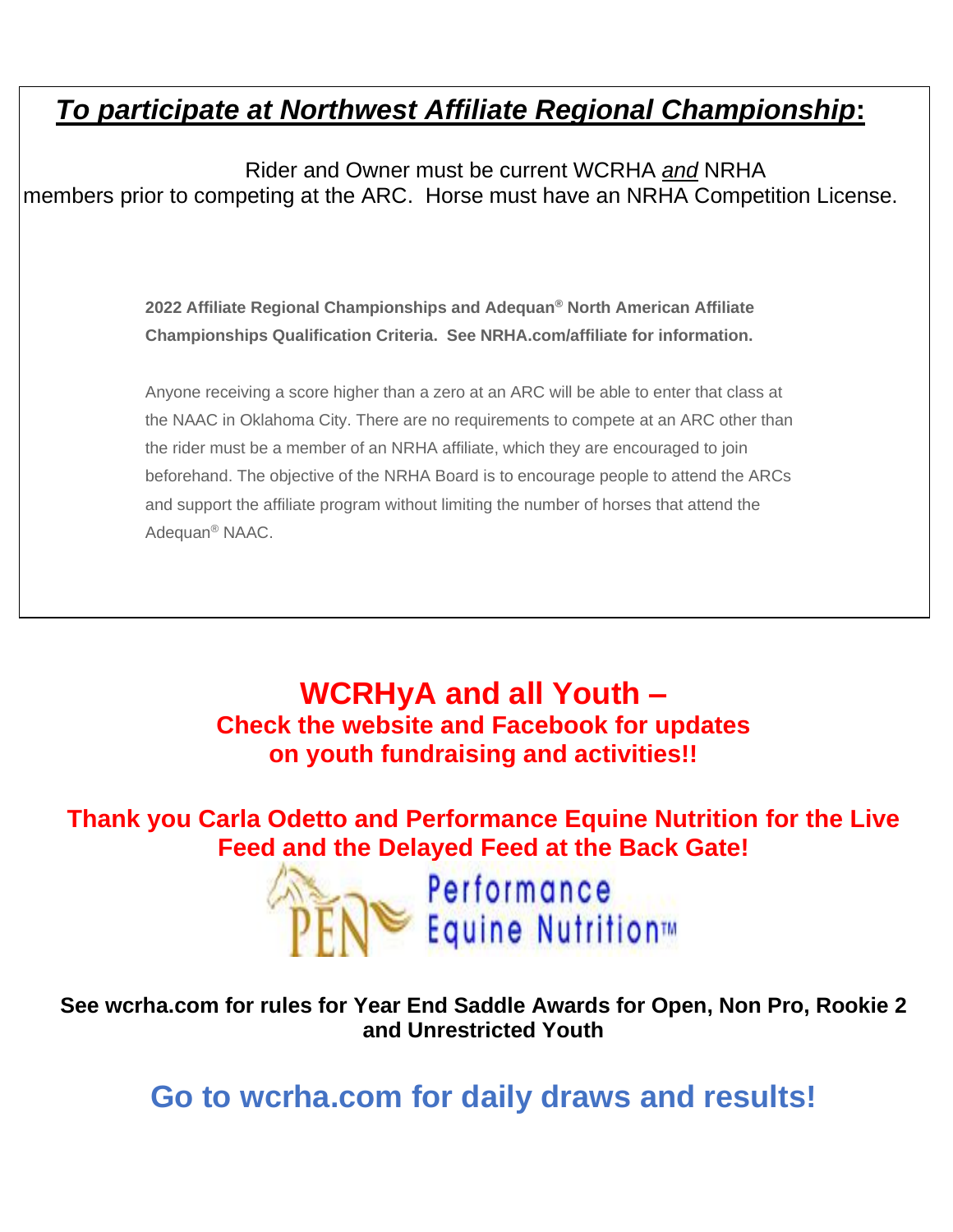## **NRHA AWARDS**

NRHA awards will be provided to the winners of the following classes:

| <b>OPEN</b>                                               | <b>NRHA Morgan</b>         |  |
|-----------------------------------------------------------|----------------------------|--|
| <b>INTERMEDIATE OPEN</b>                                  | <b>NRHA Plaque</b>         |  |
| <b>LIMITED OPEN</b>                                       | <b>NRHA Plaque</b>         |  |
| ROOKIE PROFESSIONAL                                       | <b>NRHA Plaque</b>         |  |
| <b>PRIME TIME OPEN</b>                                    | <b>NRHA Plaque</b>         |  |
| NOV HORSE OPEN (1,2,3)                                    | NRHA Plaque(1)/Morgan(2,3) |  |
| <b>SNAFFLE / HACK OPEN</b>                                | <b>NRHA Plaque</b>         |  |
| <b>NON PRO</b>                                            | <b>NRHA Morgan</b>         |  |
| <b>INT NON PRO</b>                                        | <b>NRHA Plaque</b>         |  |
| <b>LIMITED NON PRO</b>                                    | <b>NRHA Morgan</b>         |  |
| PRIME TIME NON PRO                                        | <b>NRHA Plaque</b>         |  |
| <b>MASTERS NON PRO</b>                                    | <b>NRHA Plaque</b>         |  |
| NOV HORSE NON PRO (1,2,3) NRHA Plaque(1)/Morgan(2,3)      |                            |  |
| <b>ROOKIE (1&amp;2)</b>                                   | <b>NRHA Plaque</b>         |  |
| <b>PRIME TIME ROOKIE</b>                                  | <b>NRHA Plaque</b>         |  |
| YOUTH 13 & UNDER                                          | <b>NRHA Plaque</b>         |  |
| <b>YOUTH 14-18</b>                                        | <b>NRHA Plaque</b>         |  |
| <b>YOUTH ROOKIE</b>                                       | <b>NRHA Plaque</b>         |  |
| UNRESTRICTED YOUTH                                        | <b>NRHA Plaque</b>         |  |
| <b>SHORT STIRRUPS 10 &amp; under NRHA Plaque</b>          |                            |  |
| Prizes will be awarded to 5th place in all WCRHA and NRHA |                            |  |
| classes!                                                  |                            |  |

Bring your phone when you pick up your 1<sup>st</sup> place class award and **have your photo taken for the WCRHA facebook page!**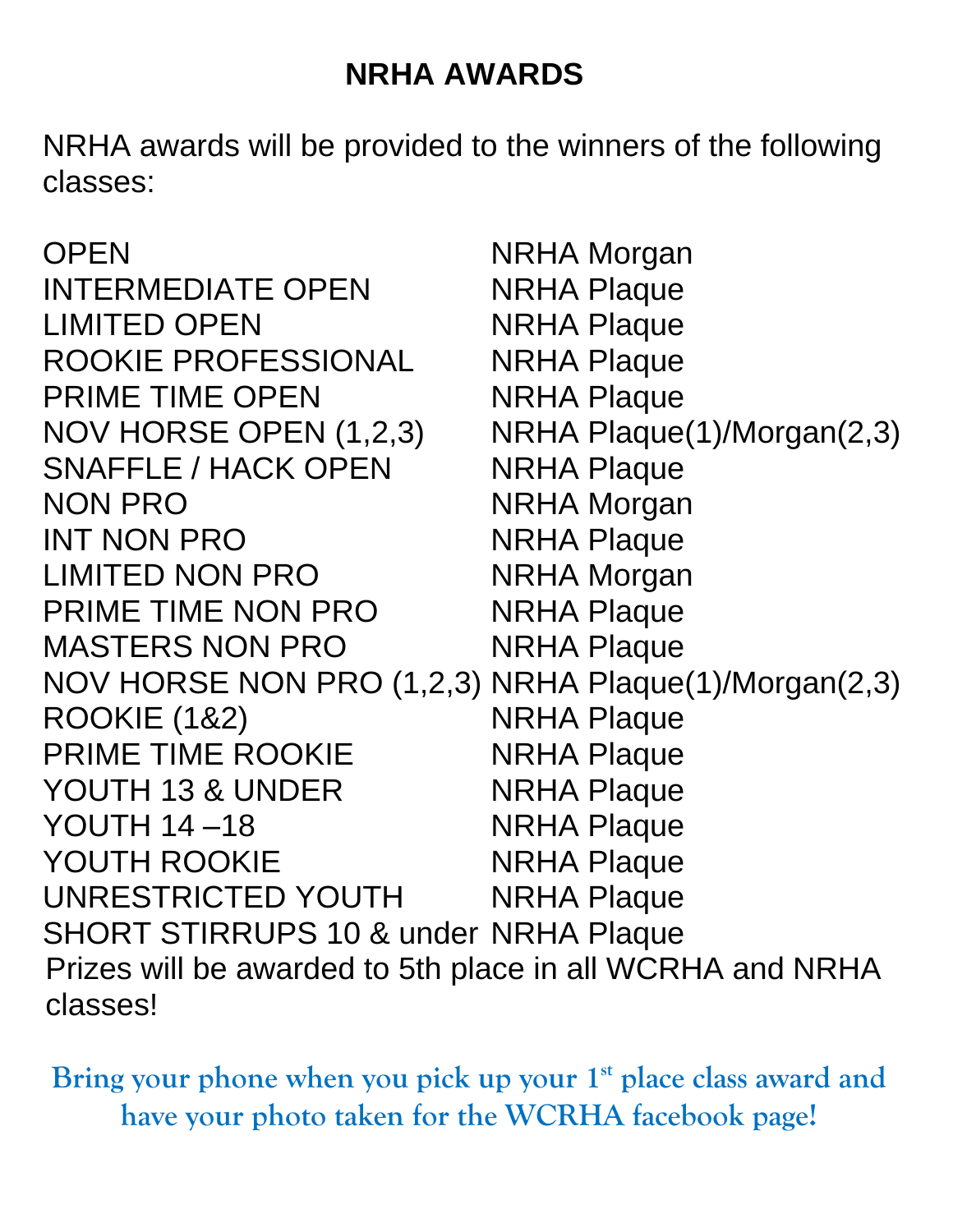### **WCRHA Thanks our Wonderful 2022 Sponsors!!**

#### **PLATINUM SPONSORS**

#### **BOYLE RANCH CARR PERFORMANCE HORSES**

#### **GOLD SPONSORS**

**ROB YOUNG/NORTHWEST INSURANCE PERFORMANCE EQUINE NUTRITION/CARLA ODETTO 100X EQUINE**

#### **SILVER SPONSORS**

**LARSON PERFORMANCE HORSES/JORDAN & TAYLOR LARSON UNIVERSAL SERVICE RECYCLING/WILL & STEPH MENDONCA PASTORINO HAY/DANA & PAIGE PASTORINO INNOVACYN/VETERICYN/TIM GUEST DAVID HANSON PERFORMANCE HORSES DAVID & JANYCE HOYT NUTRENA BOB'S CUSTOM SADDLES PROTECT THE HARVEST**

#### **BRONZE SPONSORS**

**SAWZ/DENNIS & ANNE MCLEOD ANNE DRISCOLL PETERSON WEALTH MANAGEMENT LLC, TIFFANY PETERSON & LEA FOOTE PETERSON**

#### **FRIENDS OF WCRHA & BUCKLE SPONSORS**

**MELINDA GAW RF MARCOZZI JEWELERS/RUDY & STEPHANIE MARCOZZI THE BANKS FAMILY VICKI DIAS & DANICA CARAVETTA KIMBAL GRIFFITH & SHELLY YOUNG PADILLA NON PROS**

> **Sponsors as of June 13, 2022 For sponsorship information contact Barbi Boyle**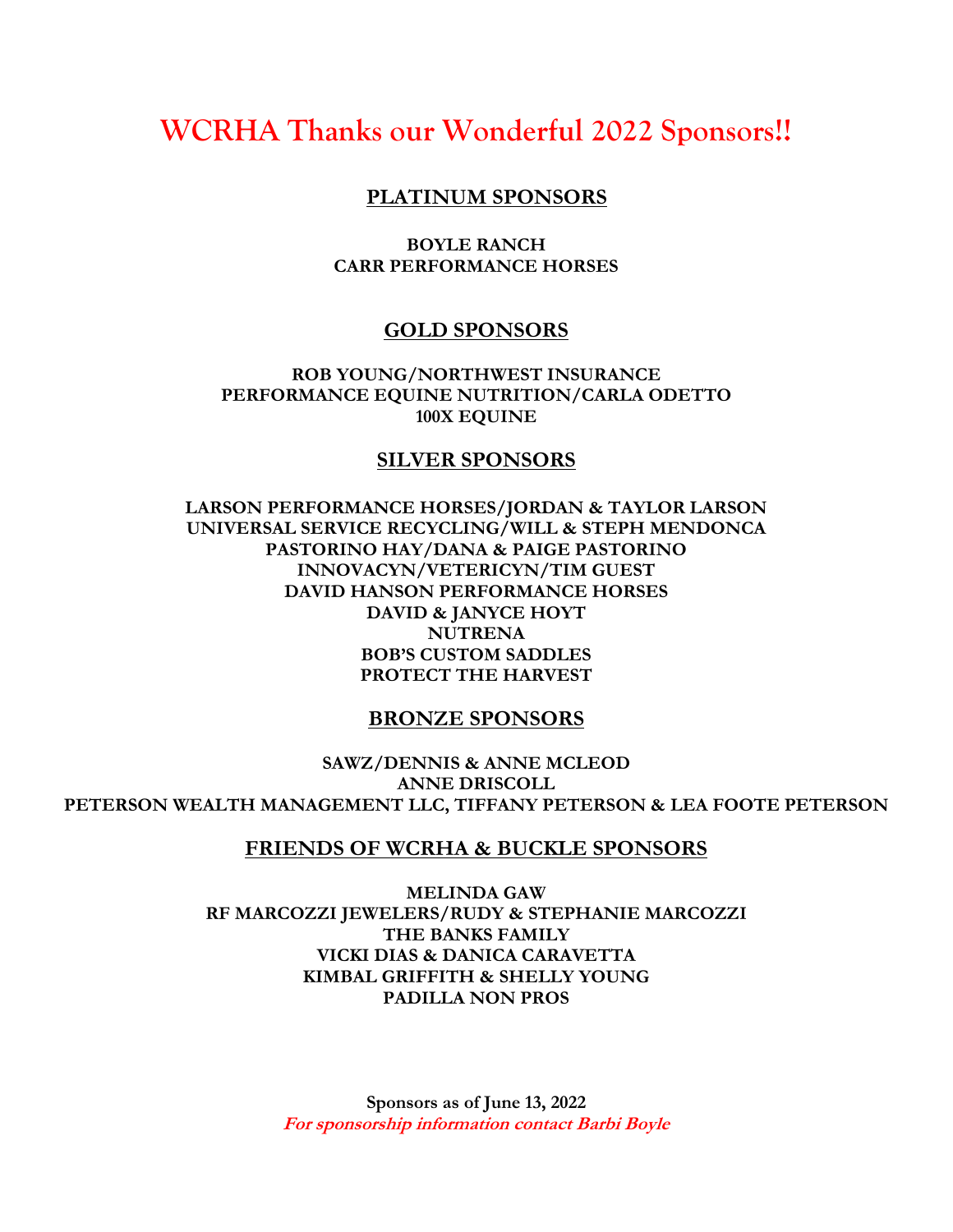

### WCRHyA Fundraiser Pro/Am Class Rules

Calcutta on Friday Pro/Am Class on Saturday

×

Calcutta funds along with entry fees of \$50 per team will be combined for the pool to be split among the Youth, 1<sup>st</sup> and 2<sup>nd</sup> Place Teams and Top Two Buyers. Buckles to 1<sup>st</sup> and 2<sup>nd</sup> Place Teams.

#### **Calcutta**

Each team will be auctioned as a pair The pool will be divided among the Youth, 1<sup>st</sup> Place Team, Top Buyer, 2<sup>nd</sup> Place Team, Second Top Buyer as follows; Youth 30% 1<sup>st</sup> Place Team 25% and Top Buyer 25% 2<sup>nd</sup> Place Team 10% and Second Top Buyer 10%

#### Pro/Am

Each team will consist of one professional and one amateur rider Ride as many times as you want but horse can only be shown once The horse does not need to be owned by either of the riders on the team

Horses must be shown one handed in any NRHA legal bridle This is not an NRHA approved class

### Either member can start the pattern

Pattern 10 as follows; Rider #1 – run in, spins, right circles, right to left change (draw into the ground and rider 2 will finish the run) Rider #2 – left circles, stops

 **\$\$\$\$\$\$ RIDE TO SUPPORT THE YOUTH!! \$\$\$\$\$\$**